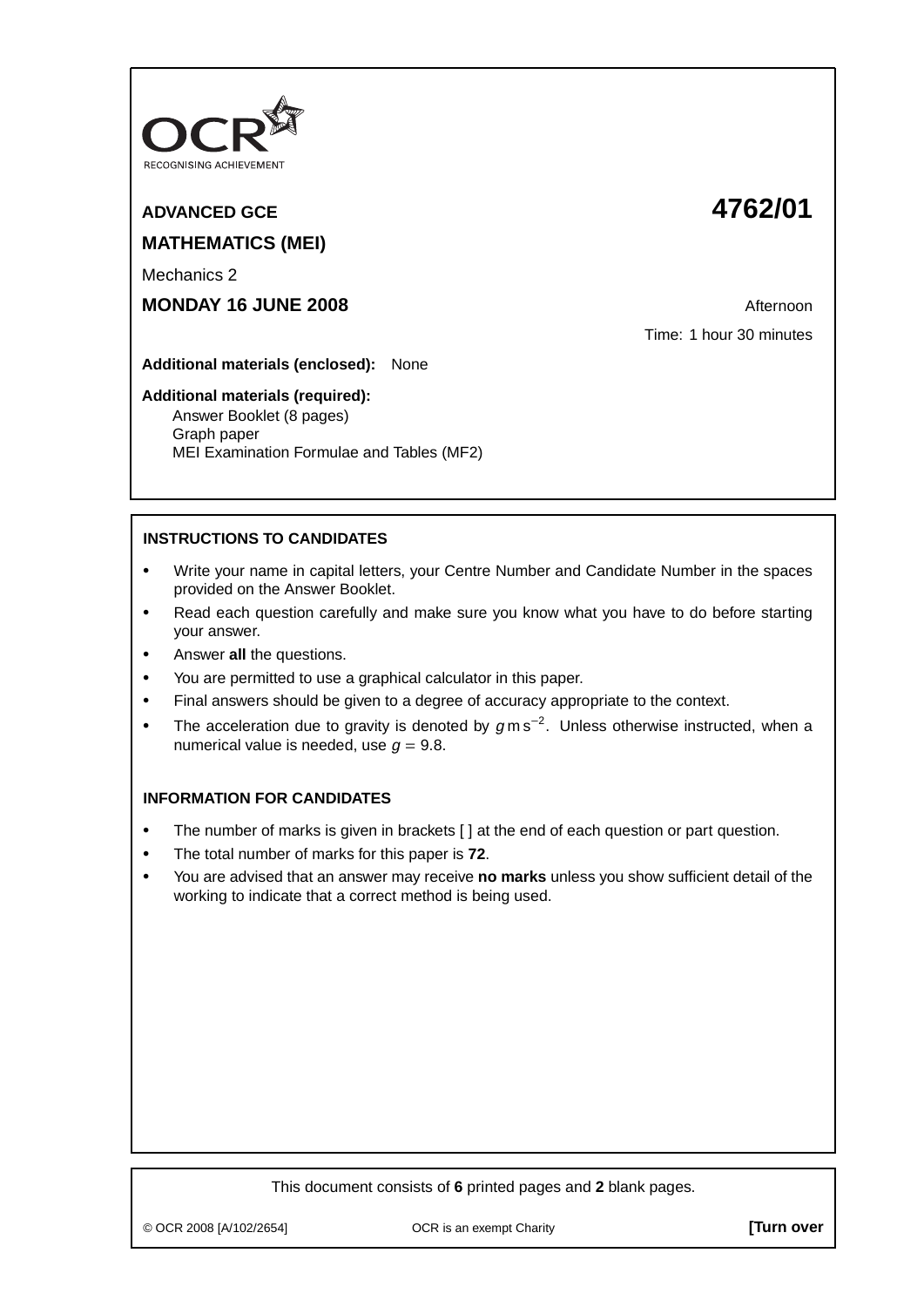**1 (a)** Disc A of mass 6 kg and disc B of mass 0.5 kg are moving in the same straight line. The relative positions of the discs and the **i** direction are shown in Fig. 1.1.



**Fig. 1.1**

The discs collide directly. The impulse on A in the collision is −12**i** N s and after the collision A has velocity 3**i**m s<sup>−</sup><sup>1</sup> and B has velocity 11**i**m s<sup>−</sup><sup>1</sup> .

- **(i)** Show that the velocity of A just before the collision is 5**i**m s<sup>−</sup><sup>1</sup> and find the velocity of B at this time.  $[5]$
- **(ii)** Calculate the coefficient of restitution in the collision. [3]
- **(iii)** After the collision, a force of −2**i** N acts on B for 7 seconds. Find the velocity of B after this time.  $[4]$
- **(b)** A ball bounces off a smooth plane. The angles its path makes with the plane before and after the impact are  $\alpha$  and  $\beta$ , as shown in Fig. 1.2.



**Fig. 1.2**

The velocity of the ball before the impact is  $u\mathbf{i} - v\mathbf{j}$  and the coefficient of restitution in the impact is *e*.

Write down an expression in terms of *u*, *v*, *e*, **i** and **j** for the velocity of the ball immediately after the impact. Hence show that  $\tan \beta = e \tan \alpha$ . [5]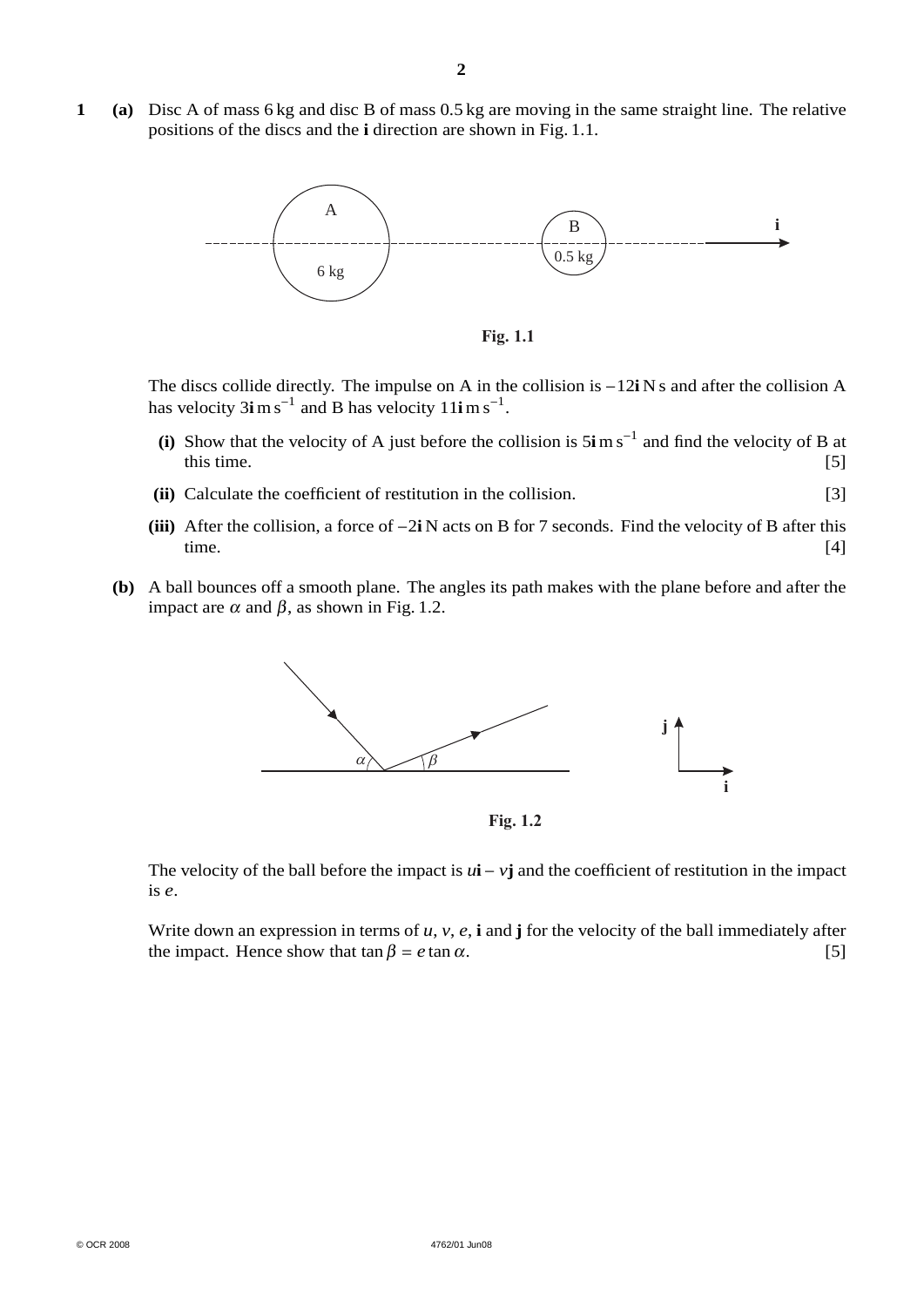

A uniform wire is bent to form a bracket OABCD. The sections OA, AB and BC lie on three sides of a square and CD is parallel to AB. This is shown in Fig. 2.1 where the dimensions, in centimetres, are also given.

- **(i)** Show that, referred to the axes shown in Fig. 2.1, the *x*-coordinate of the centre of mass of the bracket is 3.6. Find also the *y*-coordinate of its centre of mass. [6]
- **(ii)** The bracket is now freely suspended from D and hangs in equilibrium.

Draw a diagram showing the position of the centre of mass and calculate the angle of CD to the vertical. [5]

**(iii)** The bracket is now hung by means of vertical, light strings BP and DQ attached to B and to D, as shown in Fig. 2.2. The bracket has weight  $5 \text{ N}$  and is in equilibrium with OA horizontal.

Calculate the tensions in the strings BP and DQ. [4]

The original bracket shown in Fig. 2.1 is now changed by adding the section OE, where AOE is a straight line. This section is made of the same type of wire and has length *L* cm, as shown in Fig. 2.3.



**Fig. 2.3**

The value of *L* is chosen so that the centre of mass is now on the *y*-axis.

**(iv)** Calculate *L*. [4]

**2**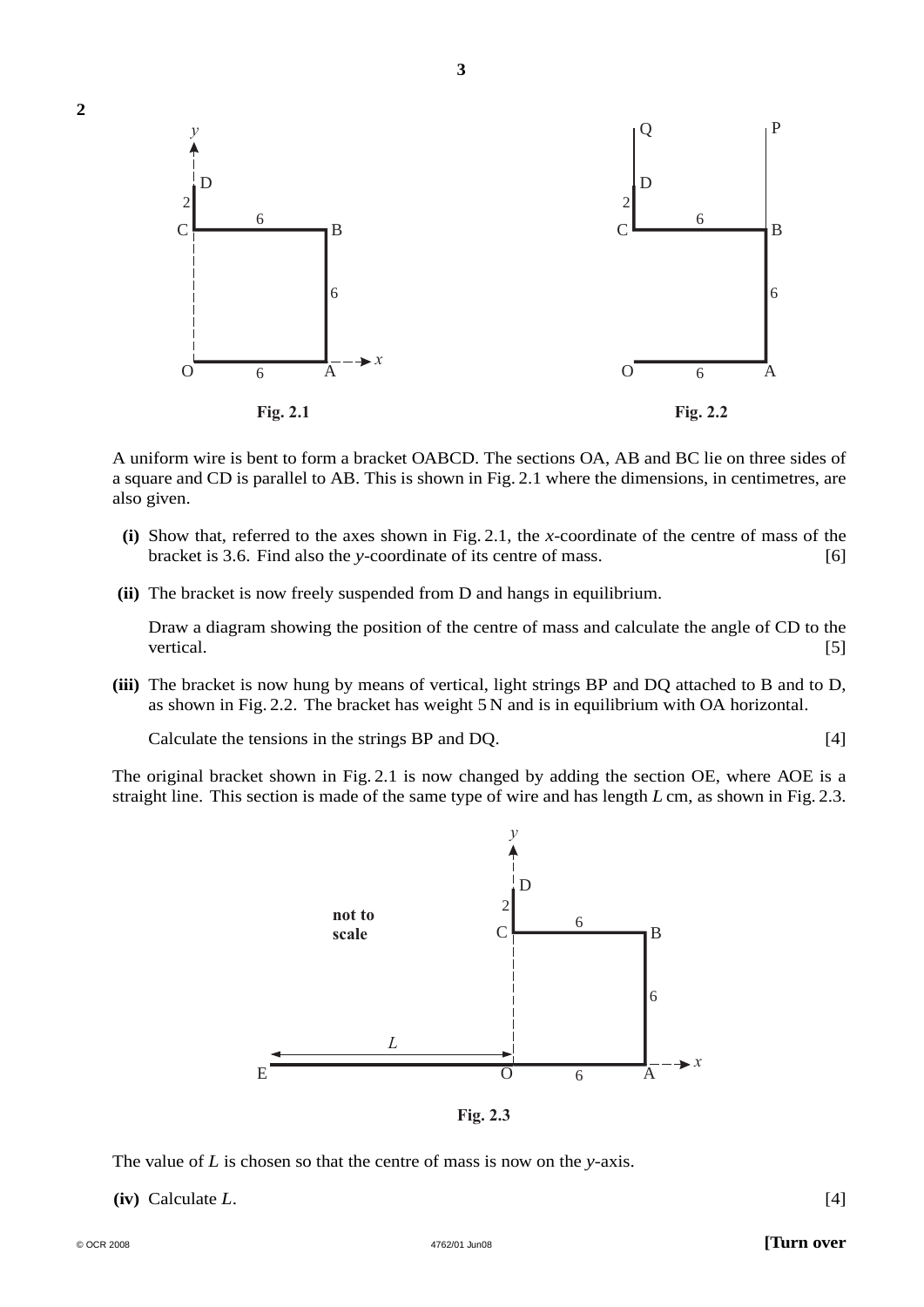**3 (a)** Fig. 3.1 shows a framework in a vertical plane constructed of light, rigid rods AB, BC, AD and BD. The rods are freely pin-jointed to each other at A, B and D and to a vertical wall at C and D. There are vertical loads of *L* N at A and 3*L* N at B. Angle DAB is 30◦ , angle DBC is 60◦ and ABC is a straight, horizontal line.



**Fig. 3.1**

- **(i)** Draw a diagram showing the loads and the internal forces in the four rods. [2]
- **(ii)** Find the internal forces in the rods in terms of *L*, stating whether each rod is in tension or in thrust (compression). [You may leave answers in surd form. Note that you are **not** required to find the external forces acting at C and at D.] [9]
- **(b)** Fig. 3.2 shows uniform beams PQ and QR, each of length 2*l* m and of weight *W* N. The beams are freely hinged at Q and are in equilibrium on a rough horizontal surface when inclined at 60◦ to the horizontal. You are given that the total force acting at Q on QR due to the hinge is horizontal. This force, *U* N, is shown in Fig. 3.3.



Show that the frictional force between the floor and each beam is  $\sqrt{3}$  $\frac{6}{6}$ W N. [7]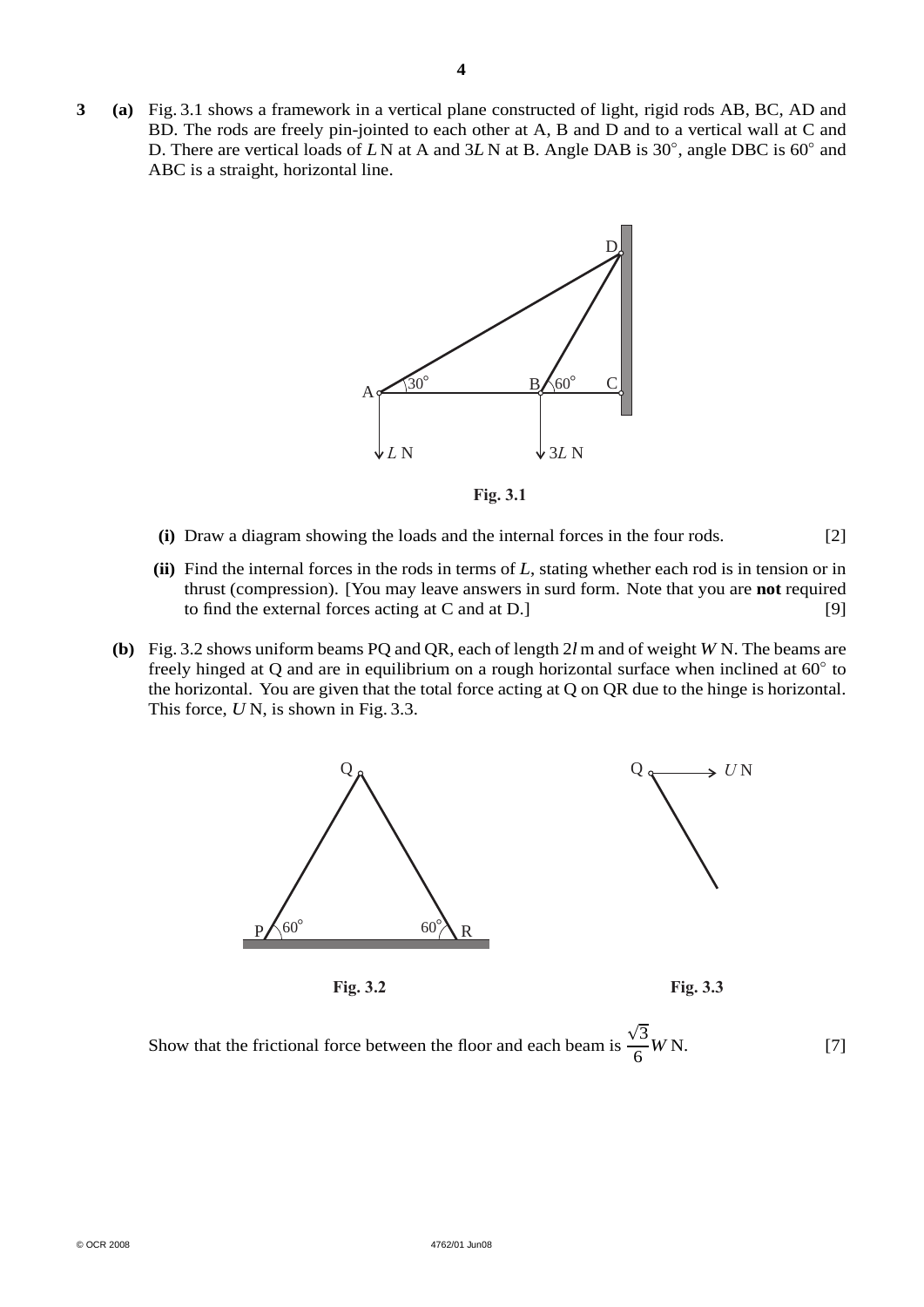**4 (a)**



**Fig. 4**

A small sphere of mass 0.15 kg is attached to one end, B, of a light, inextensible piece of fishing line of length 2 m. The other end of the line, A, is fixed and the line can swing freely.

The sphere swings with the line taut from a point where the line is at an angle of 40° with the vertical, as shown in Fig. 4.

- **(i)** Explain why no work is done on the sphere by the tension in the line. [1]
- **(ii)** Show that the sphere has dropped a vertical distance of about 0.4679 m when it is at the lowest point of its swing and calculate the amount of gravitational potential energy lost when it is at this point.  $[4]$
- **(iii)** Assuming that there is no air resistance and that the sphere swings from rest from the position shown in Fig. 4, calculate the speed of the sphere at the lowest point of its swing. [2]
- **(iv)** Now consider the case where
	- there is a force opposing the motion that results in an energy loss of 0.6 J for every metre travelled by the sphere,
	- the sphere is given an initial speed of 2.5 m s<sup>-1</sup> (and it is descending) with AB at 40<sup>°</sup> to the vertical.

Calculate the speed of the sphere at the lowest point of its swing. [5]

**(b)** A block of mass 3 kg slides down a uniform, rough slope that is at an angle of 30◦ to the horizontal. The acceleration of the block is  $\frac{1}{8}g$ .

Show that the coefficient of friction between the block and the slope is  $\frac{1}{4}$  $\ddot{\cdot}$  $[6]$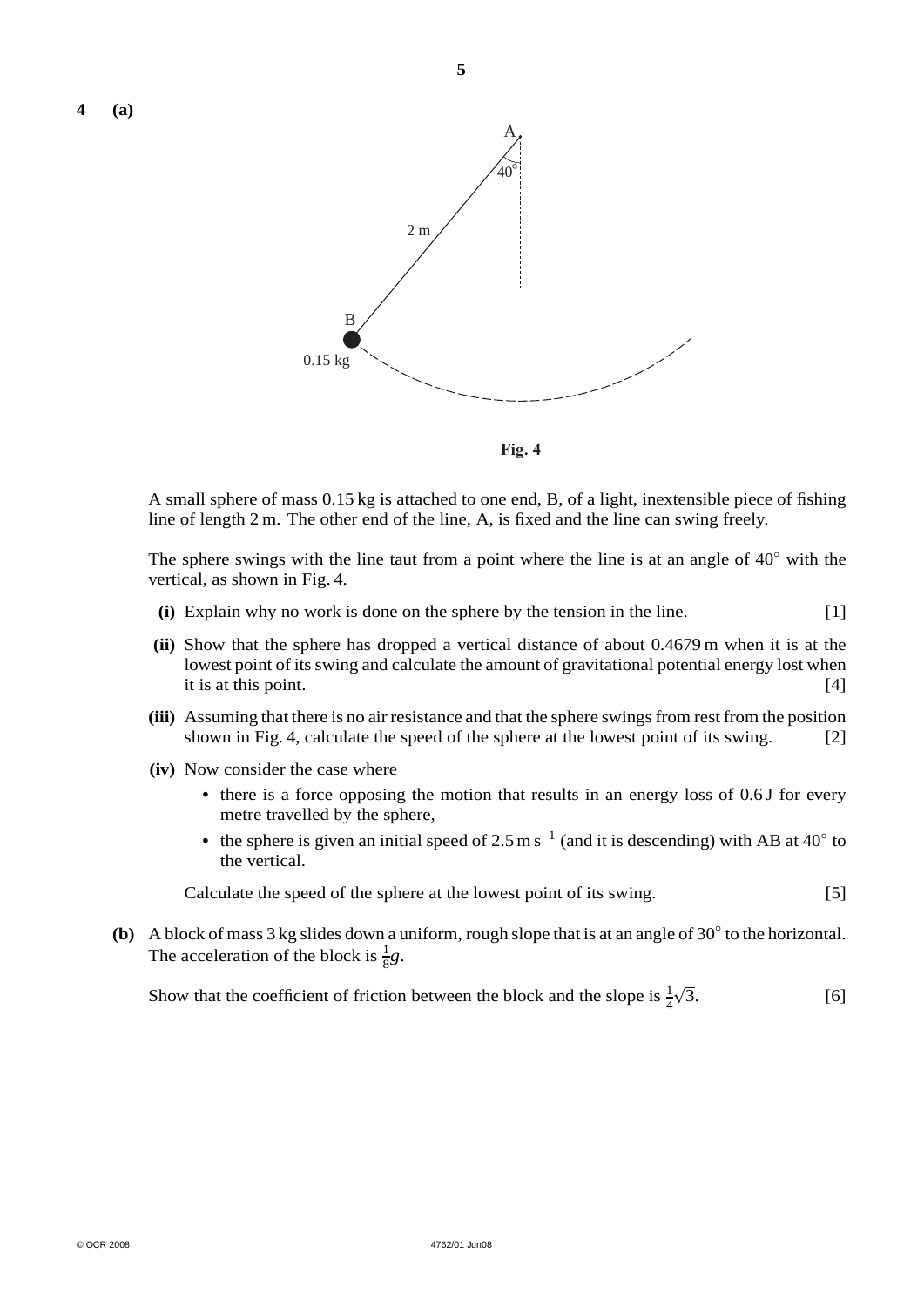## **BLANK PAGE**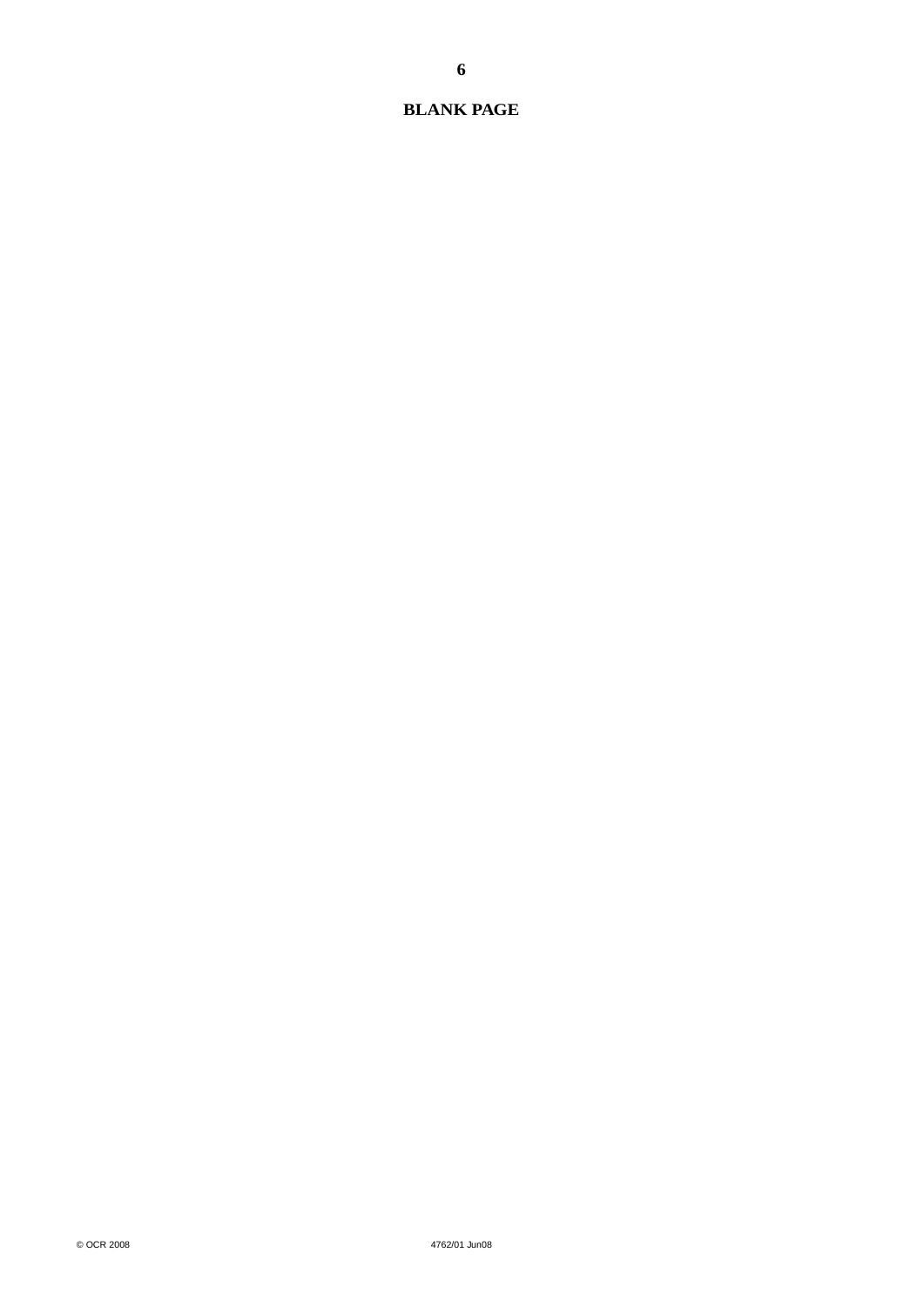## **BLANK PAGE**